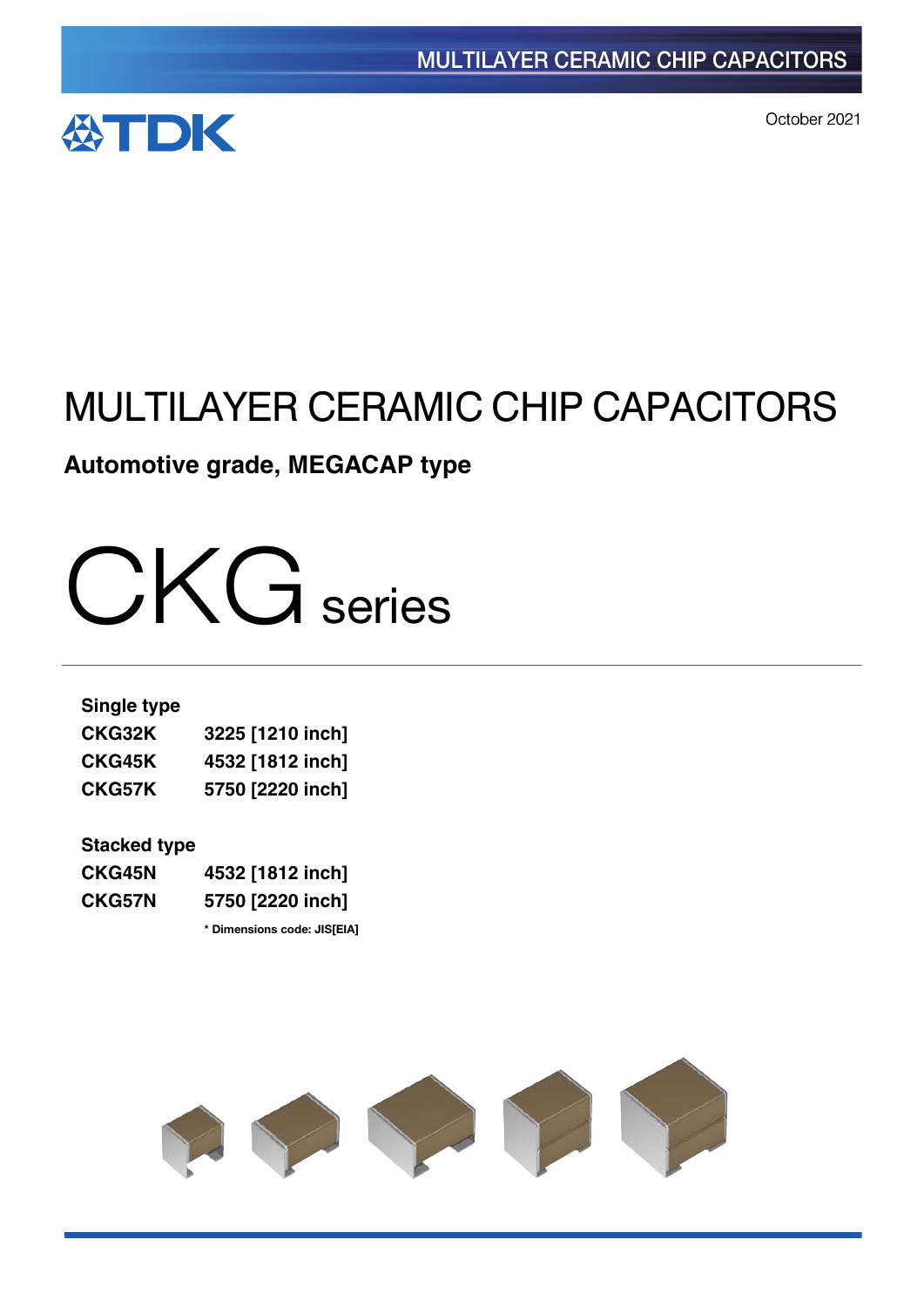### **REMINDERS FOR USING THESE PRODUCTS**

Before using these products, be sure to request the delivery specifications.

### **SAFETY REMINDERS**

Please pay sufficient attention to the warnings for safe designing when using this products.

### **A** REMINDERS

1. The products listed in this specification are intended for use in automotive applications under normal operation and usage conditions. The products are not designed or warranted to meet the requirements of the applications listed below, whose performance and/or quality requires a more stringent level of safety or reliability, or whose failure, malfunction or defect could cause serious damage to society, person or property.

Please understand that we are not responsible for any damage or liability caused by use of the products in any of the applications below or for any other use exceeding the range or conditions set forth in this specification sheet. If you intend to use the products in the applications listed below or if you have special requirements exceeding the range or conditions set forth in this specification, please contact us.

- (1) Aerospace/aviation equipment
- (2) Transportation equipment (electric trains, ships, etc.)
- (3) Medical equipment (excepting Pharmaceutical Affairs Law classification Class1,2)
- (4) Power-generation control equipment
- (5) Atomic energy-related equipment
- (6) Seabed equipment
- (7) Transportation control equipment
- (8) Public information-processing equipment
- (9) Military equipment
- (10) Electric heating apparatus, burning equipment
- (11) Disaster prevention/crime prevention equipment
- (12) Safety equipment
- (13) Other applications that are not considered general-purpose applications

When designing your equipment even for general-purpose applications, you are kindly requested to take into consideration securing protection circuit/device or providing backup circuits in your equipment.

In addition, although the products listed in this specification are intended for use in automotive applications as described above, they are not prohibited to use in general electronic equipment, whose performance and/or quality doesn't require a more stringent level of safety or reliability, or whose failure, malfunction or defect could not cause serious damage to society, person or property. Therefore, the description of this caution will be applied, when the products are used in general electronic equipment under a normal operation and usage conditions.

- 2. We may modify products or discontinue production of a product listed in this catalog without prior notification.
- 3. We provide "Delivery Specification" that explain precautions for the specifications and safety of each product listed in this catalog. We strongly recommend that you exchange these delivery specifications with customers that use one of these products.
- 4. If you plan to export a product listed in this catalog, keep in mind that it may be a restricted item according to the "Foreign Exchange and Foreign Trade Control Law". In such cases, it is necessary to acquire export permission in harmony with this law.
- 5. Any reproduction or transferring of the contents of this catalog is prohibited without prior permission from our company.
- 6. We are not responsible for problems that occur related to the intellectual property rights or other rights of our company or a third party when you use a product listed in this catalog. We do not grant license of these rights.
- 7. This catalog only applies to products purchased through our company or one of our company's official agencies. This catalog does not apply to products that are purchased through other third parties.

Notice: Effective January 2013, TDK will use a new catalog number which adds product thickness and packaging specification detail. This new catalog number should be referenced on all catalog orders going forward, and is not applicable for OEM part number orders.

Please be aware the last five digits of the catalog number will differ from the item description (internal control number) on the product label.

Contact your local TDK Sales representative for more information.

(Example)

| Catalog issued date    | Catalog number        | Item description (on delivery label) |
|------------------------|-----------------------|--------------------------------------|
| Prior to January 2013  | C1608C0G1E103J(080AA) | C1608C0G1E103JT000N                  |
| January 2013 and later | C1608C0G1E103J080AA   | C1608C0G1E103JT000N                  |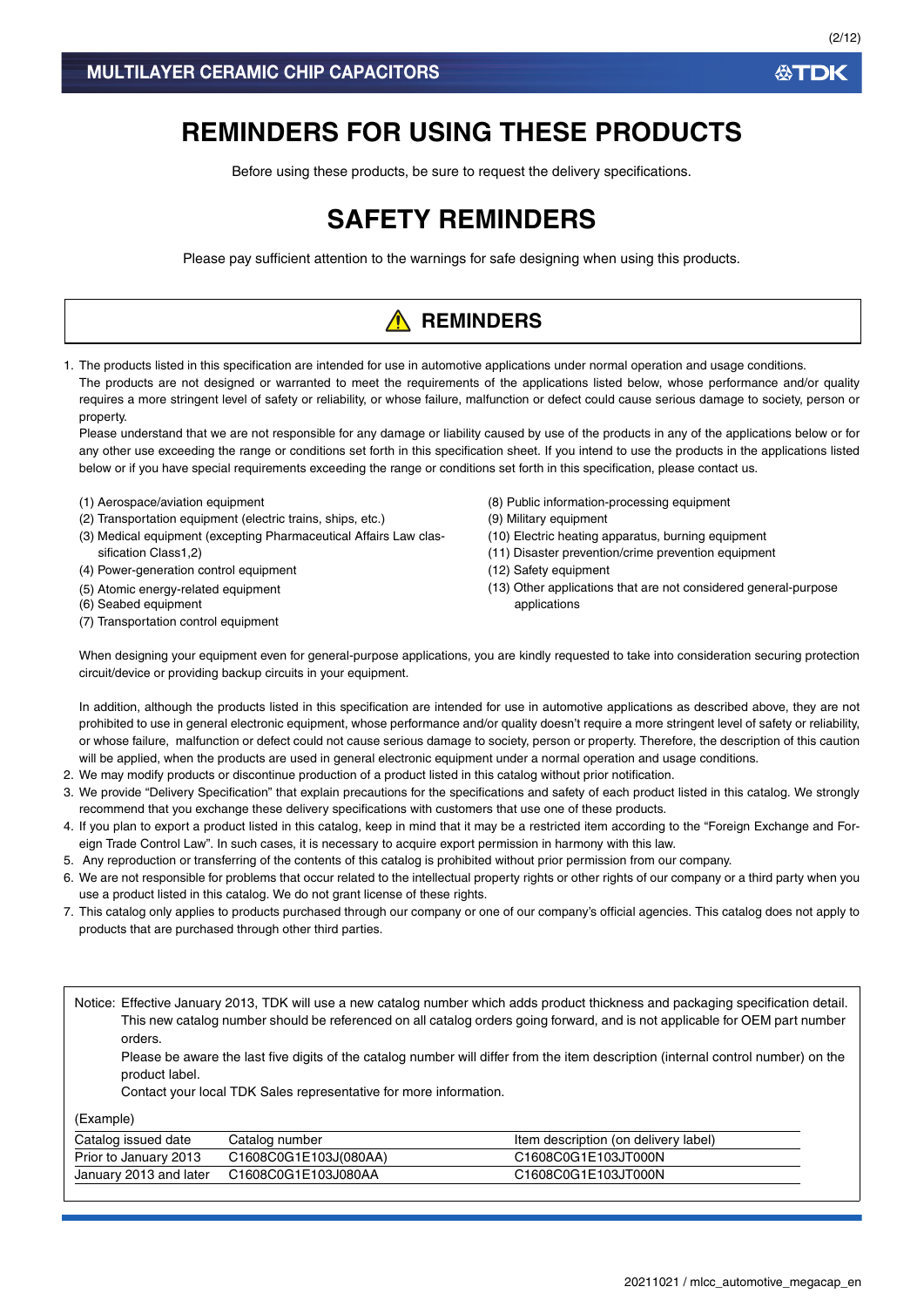# **CKG** series

### MEGACAP type



Type: CKG32K/3225[1210 inch], CKG45K/4532[1812 inch], CKG57K/5750[2220 inch], CKG45N/4532[1812 inch], CKG57N/5750[2220 inch]

#### **■SERIES OVERVIEW**

CKG series, automotive grade of TDK's multilayer ceramic chip capacitor, is a product which metal frames are attached to terminal electrodes of MLCC, and it is also called MEGACAP. It has excellent resistance to mechanical stress because the flexible metal frame relieves stress by thermal shock and board bending. In addition, the stacked type is effective in mounting area reduction because twice capacitance functions by the stacked structure.

#### **■FEATURES**

- Excellent resistance to mechanical stress and thermal shock by metal frame
- Twice capacitance functions by stacked structure
- C0G type having excellent stable temperature and DC-bias characteristics is also available
- Mounting on aluminum board is applicable
- AEC-Q200 compliant.

#### **■SHAPE & DIMENSIONS**





|   | Body length       |
|---|-------------------|
| W | Body width        |
| т | Body height       |
| F | Metal-frame width |

E

|   | Body length       |
|---|-------------------|
| w | Body width        |
| т | Body height       |
| F | Metal-frame width |

|               |               |             |                 | Dimensions in mm |
|---------------|---------------|-------------|-----------------|------------------|
| Type          |               | w           |                 | F                |
| CKG32K        | $3.60 + 0.30$ | $2.60+0.30$ | $3.35 \pm 0.10$ | $0.80 + 0.15$    |
| <b>CKG45K</b> | $5.00+0.50$   | $3.50+0.50$ | $2.90+0.10$     | $1.10+0.30$      |
| CKG57K        | $6.00+0.50$   | $5.00+0.50$ | $3.35 \pm 0.15$ | $1.60 + 0.30$    |
| <b>CKG45N</b> | $5.00+0.50$   | $3.50+0.50$ | $5.00+0.50$     | $1.10+0.30$      |
| <b>CKG57N</b> | $6.00+0.50$   | $5.00+0.50$ | $5.00+0.50$     | $1.60 + 0.30$    |
|               |               |             |                 |                  |

Dimensional tolerances are typical values.

A Please be sure to request delivery specifications that provide further details on the features and specifications of the products for proper and safe use. Please note that the contents may change without any prior notice due to reasons such as upgrading.

#### **■APPLICATIONS**

- Smoothing and decoupling applications requiring high capacitance
- Resonant circuit of wireless power transfer, etc.: C0G type

必TDK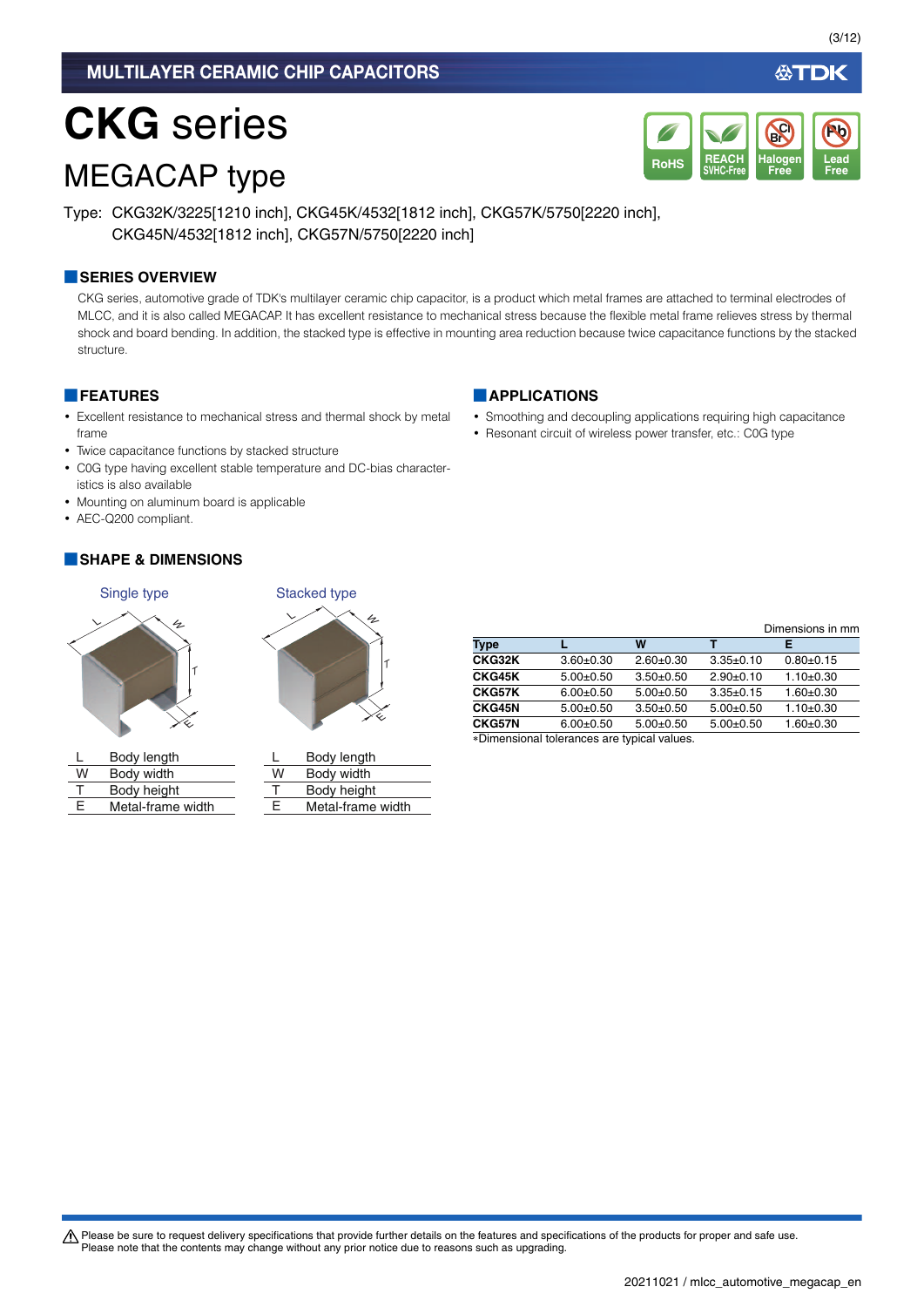#### **■CATALOG NUMBER CONSTRUCTION CKG 57 N X7R 1V 107 M 500 J J (1) (2) (3) (4) (5) (6) (7) (8) (9) (10)**

#### (1) Series

#### (2) Dimensions L x W (mm)

| Code | EIA    | Length | Width | Metal frame<br>width |
|------|--------|--------|-------|----------------------|
| 32   | CC1210 | 3.60   | 2.60  | 0.80                 |
| 45   | CC1812 | 5.00   | 3.50  | 1.10                 |
| 57   | CC2220 | 6.00   | 5.00  | 1.60                 |

#### (3) Structure

| Code | <b>Description</b> |
|------|--------------------|
| Κ    | Single type        |
| N    | Stacked type       |

#### (4) Temperature characteristics

| Temperature<br>characteristics | Temperature coefficient<br>or capacitance change | Temperature range         |
|--------------------------------|--------------------------------------------------|---------------------------|
| C <sub>0</sub> G               | $0\pm 30$ ppm/ $\degree$ C                       | $-55$ to $+125^{\circ}$ C |
| X <sub>5</sub> R               | ±15%                                             | $-55$ to $+85^{\circ}$ C  |
| X7R                            | ±15%                                             | $-55$ to $+125^{\circ}$ C |
| X7S                            | $+22%$                                           | $-55$ to $+125^{\circ}$ C |
| X <sub>7</sub> T               | $+22. -33%$                                      | $-55$ to $+125^{\circ}$ C |

#### (5) Rated voltage (DC)

| Code           | Voltage (DC) |
|----------------|--------------|
| 1 <sup>C</sup> | 16V          |
| 1E             | 25V          |
| 1V             | 35V          |
| 1H             | 50V          |
| 2A             | 100V         |
| 2E             | 250V         |
| 2W             | 450V         |
| 2J             | 630V         |
| 3A             | 1000V        |
|                |              |

#### (6) Nominal capacitance (pF)

The capacitance is expressed in three digit codes and in units of pico Farads (pF). The first and second digits identify the first and second significant figures of the capacitance. The third digit identifies the multiplier. R designates a decimal point.

#### $(Example)$ OR5 = 0.5pF

 $101 = 100pF$  $225 = 2,200,000pF = 2.2\mu F$ 

#### (7) Capacitance tolerance

| Code | Tolerance |  |
|------|-----------|--|
|      | ± 5%      |  |
| Κ    | ± 10%     |  |
| M    | ± 20%     |  |

#### (8) Thickness

| Code | <b>Thickness</b> |
|------|------------------|
| 290  | $2.90$ mm        |
| 335  | $3.35$ mm        |
| 500  | $5.00$ mm        |

#### (9) Packaging style

| Code | Style                 |
|------|-----------------------|
|      | 178mm reel, 4mm pitch |
|      | 330mm reel, 8mm pitch |

#### (10) Special reserved code

| Code | Description                |
|------|----------------------------|
|      | MEGACAP (with metal frame) |

Please be sure to request delivery specifications that provide further details on the features and specifications of the products for proper and safe use.<br>Please note that the contents may change without any prior notice d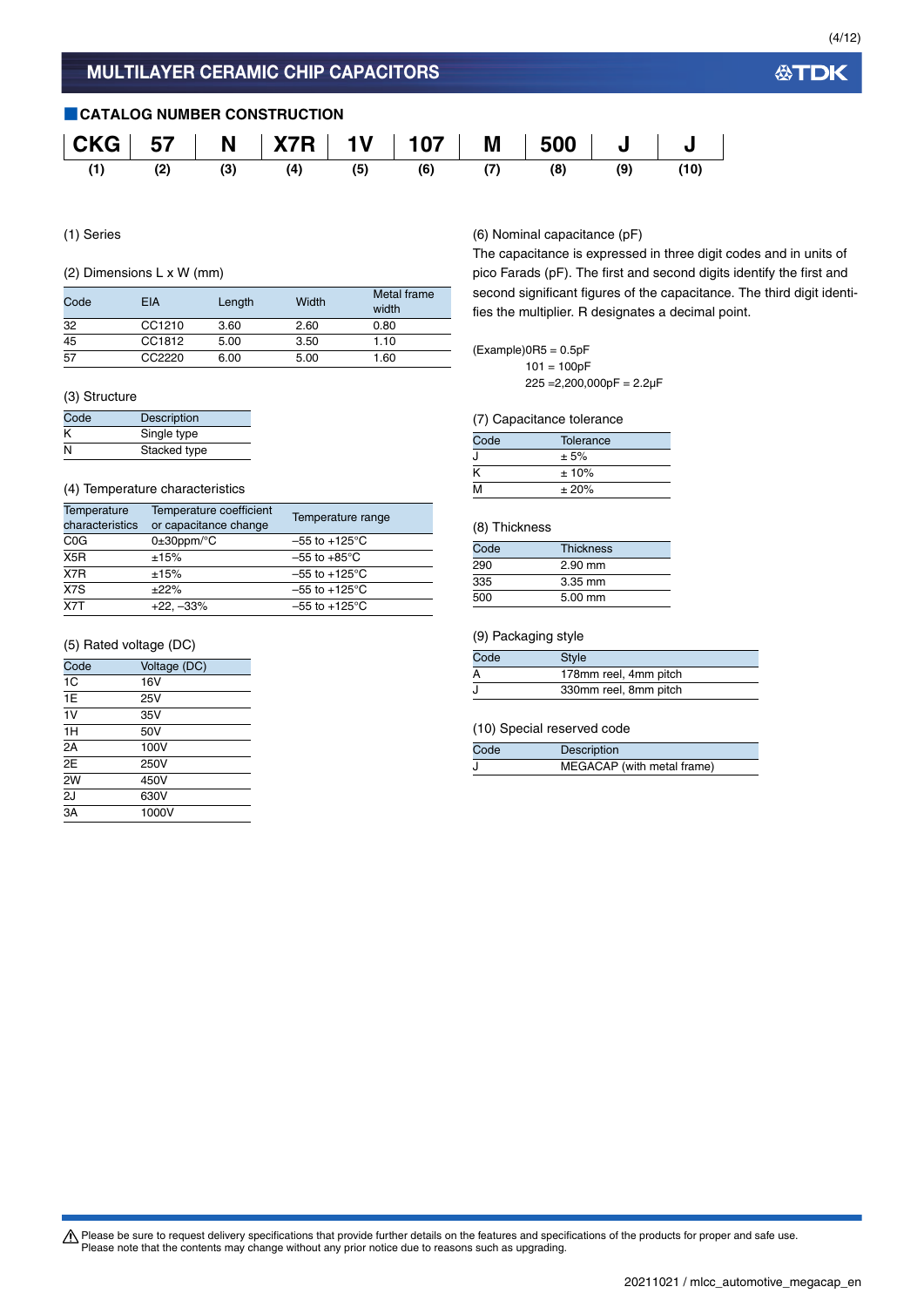### **Capacitance range chart CKG32K/3225[1210 inch], Single type**

| Capacitance |      |             |              | <b>COG</b>   |              |              |              |              | X7R          |             |             | X7S          |             |              | X7T          |              |
|-------------|------|-------------|--------------|--------------|--------------|--------------|--------------|--------------|--------------|-------------|-------------|--------------|-------------|--------------|--------------|--------------|
| (pF)        | Code | 3A<br>(1kV) | 2J<br>(630V) | 2W<br>(450V) | 2E<br>(250V) | 2A<br>(100V) | 2J<br>(630V) | 2E<br>(250V) | 2A<br>(100V) | 1H<br>(50V) | 1E<br>(25V) | 2A<br>(100V) | 1H<br>(50V) | 2J<br>(630V) | 2W<br>(450V) | 2E<br>(250V) |
| 1,000       | 102  |             |              |              |              |              |              |              |              |             |             |              |             |              |              |              |
| 1,200       | 122  |             |              |              |              |              |              |              |              |             |             |              |             |              |              |              |
| 1,500       | 152  |             |              |              |              |              |              |              |              |             |             |              |             |              |              |              |
| 1,800       | 182  |             |              |              |              |              |              |              |              |             |             |              |             |              |              |              |
| 2,200       | 222  |             |              |              |              |              |              |              |              |             |             |              |             |              |              |              |
| 2,700       | 272  |             |              |              |              |              |              |              |              |             |             |              |             |              |              |              |
| 3,300       | 332  |             |              |              |              |              |              |              |              |             |             |              |             |              |              |              |
| 3,900       | 392  |             |              |              |              |              |              |              |              |             |             |              |             |              |              |              |
| 4,700       | 472  |             |              |              |              |              |              |              |              |             |             |              |             |              |              |              |
| 5,600       | 562  |             |              |              |              |              |              |              |              |             |             |              |             |              |              |              |
| 6,800       | 682  |             |              |              |              |              |              |              |              |             |             |              |             |              |              |              |
| 8,200       | 822  |             |              |              |              |              |              |              |              |             |             |              |             |              |              |              |
| 10,000      | 103  |             |              |              |              |              |              |              |              |             |             |              |             |              |              |              |
| 15,000      | 153  |             |              |              |              |              |              |              |              |             |             |              |             |              |              |              |
| 22,000      | 223  |             |              |              |              |              |              |              |              |             |             |              |             |              |              |              |
| 33,000      | 333  |             |              |              |              |              |              |              |              |             |             |              |             |              |              |              |
| 47,000      | 473  |             |              |              |              |              |              |              |              |             |             |              |             |              |              |              |
| 68,000      | 683  |             |              |              |              |              |              |              |              |             |             |              |             |              |              |              |
| 100,000     | 104  |             |              |              |              |              |              |              |              |             |             |              |             |              |              |              |
| 150,000     | 154  |             |              |              |              |              |              |              |              |             |             |              |             |              |              |              |
| 220,000     | 224  |             |              |              |              |              |              |              |              |             |             |              |             |              |              |              |
| 330,000     | 334  |             |              |              |              |              |              |              |              |             |             |              |             |              |              |              |
| 470,000     | 474  |             |              |              |              |              |              |              |              |             |             |              |             |              |              |              |
| 1,000,000   | 105  |             |              |              |              |              |              |              |              |             |             |              |             |              |              |              |
| 2,200,000   | 225  |             |              |              |              |              |              |              |              |             |             |              |             |              |              |              |
| 3,300,000   | 335  |             |              |              |              |              |              |              |              |             |             |              |             |              |              |              |
| 4,700,000   | 475  |             |              |              |              |              |              |              |              |             |             |              |             |              |              |              |
| 6,800,000   | 685  |             |              |              |              |              |              |              |              |             |             |              |             |              |              |              |
| 10,000,000  | 106  |             |              |              |              |              |              |              |              |             |             |              |             |              |              |              |

Standard thickness 3.35 mm

**Background gray: These products are not recommended for new designs.** 

■For details such as the catalog numbers, please refer to the capacitance range table on page 9 and after.

#### **Capacitance range chart CKG45K/4532[1812 inch], Single type**

| Capacitance               |      |              | <b>C<sub>O</sub></b> G |              |              |              |              | X7R         |             |                         | X7S          |             |             | X7T          |              |              |
|---------------------------|------|--------------|------------------------|--------------|--------------|--------------|--------------|-------------|-------------|-------------------------|--------------|-------------|-------------|--------------|--------------|--------------|
| (pF)                      | Code | 2J<br>(630V) | 2W<br>(450V)           | 2E<br>(250V) | 2J<br>(630V) | 2E<br>(250V) | 2A<br>(100V) | 1H<br>(50V) | 1E<br>(25V) | 1 <sup>C</sup><br>(16V) | 2A<br>(100V) | 1H<br>(50V) | 1C<br>(16V) | 2J<br>(630V) | 2W<br>(450V) | 2E<br>(250V) |
| 33,000                    | 333  |              |                        |              |              |              |              |             |             |                         |              |             |             |              |              |              |
| 47,000                    | 473  |              |                        |              |              |              |              |             |             |                         |              |             |             |              |              |              |
| 68,000                    | 683  |              |                        |              |              |              |              |             |             |                         |              |             |             |              |              |              |
| 100,000                   | 104  |              |                        |              |              |              |              |             |             |                         |              |             |             |              |              |              |
| 150,000                   | 154  |              |                        |              |              |              |              |             |             |                         |              |             |             |              |              |              |
| 220,000                   | 224  |              |                        |              |              |              |              |             |             |                         |              |             |             |              |              |              |
| 330,000                   | 334  |              |                        |              |              |              |              |             |             |                         |              |             |             |              |              |              |
| 470,000                   | 474  |              |                        |              |              |              |              |             |             |                         |              |             |             |              |              |              |
| 680,000                   | 684  |              |                        |              |              |              |              |             |             |                         |              |             |             |              |              |              |
| 1,000,000                 | 105  |              |                        |              |              |              |              |             |             |                         |              |             |             |              |              |              |
| 1,500,000                 | 155  |              |                        |              |              |              |              |             |             |                         |              |             |             |              |              |              |
| 2,200,000                 | 225  |              |                        |              |              |              |              |             |             |                         |              |             |             |              |              |              |
| 3,300,000                 | 335  |              |                        |              |              |              |              |             |             |                         |              |             |             |              |              |              |
| 4,700,000                 | 475  |              |                        |              |              |              |              |             |             |                         |              |             |             |              |              |              |
| 10,000,000                | 106  |              |                        |              |              |              |              |             |             |                         |              |             |             |              |              |              |
| 22,000,000                | 226  |              |                        |              |              |              |              |             |             |                         |              |             |             |              |              |              |
| <b>Standard thickness</b> |      |              | 2.90 mm                |              |              |              |              |             |             |                         |              |             |             |              |              |              |

**Background gray: These products are not recommended for new designs.** 

■For details such as the catalog numbers, please refer to the capacitance range table on page 9 and after.

Please be sure to request delivery specifications that provide further details on the features and specifications of the products for proper and safe use.<br>Please note that the contents may change without any prior notice d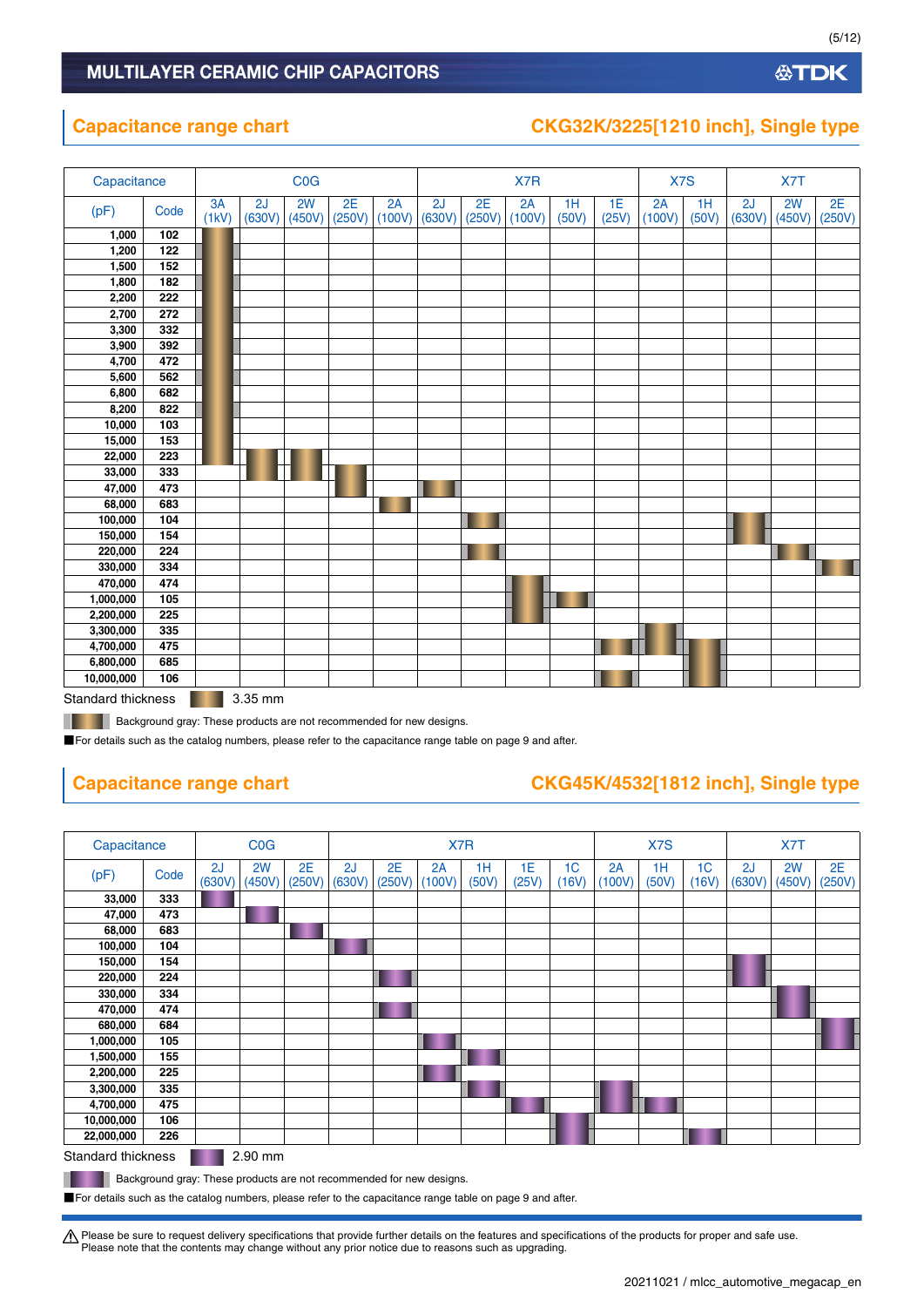#### **公TDK**

### **Capacitance range chart CKG57K/5750[2220 inch], Single type**

| Capacitance |      |              | <b>C<sub>O</sub></b> G |    |                              |    | X7R         |             |             |                         |              | X7S         |                         |              | X7T          |              |
|-------------|------|--------------|------------------------|----|------------------------------|----|-------------|-------------|-------------|-------------------------|--------------|-------------|-------------------------|--------------|--------------|--------------|
| (pF)        | Code | 2J<br>(630V) | 2E<br>(250V)           | 2J | 2E<br>$(630V)$ (250V) (100V) | 2A | 1H<br>(50V) | 1V<br>(35V) | 1E<br>(25V) | 1 <sub>C</sub><br>(16V) | 2A<br>(100V) | 1H<br>(50V) | 1 <sub>C</sub><br>(16V) | 2J<br>(630V) | 2W<br>(450V) | 2E<br>(250V) |
| 68,000      | 683  |              |                        |    |                              |    |             |             |             |                         |              |             |                         |              |              |              |
| 150,000     | 154  |              |                        |    |                              |    |             |             |             |                         |              |             |                         |              |              |              |
| 220,000     | 224  |              |                        |    |                              |    |             |             |             |                         |              |             |                         |              |              |              |
| 330,000     | 334  |              |                        |    |                              |    |             |             |             |                         |              |             |                         |              |              |              |
| 470,000     | 474  |              |                        |    |                              |    |             |             |             |                         |              |             |                         |              |              |              |
| 680,000     | 684  |              |                        |    |                              |    |             |             |             |                         |              |             |                         |              |              |              |
| 1,000,000   | 105  |              |                        |    |                              |    |             |             |             |                         |              |             |                         |              |              |              |
| 1,500,000   | 155  |              |                        |    |                              |    |             |             |             |                         |              |             |                         |              |              |              |
| 2,200,000   | 225  |              |                        |    |                              |    |             |             |             |                         |              |             |                         |              |              |              |
| 3,300,000   | 335  |              |                        |    |                              |    |             |             |             |                         |              |             |                         |              |              |              |
| 4,700,000   | 475  |              |                        |    |                              |    |             |             |             |                         |              |             |                         |              |              |              |
| 6,800,000   | 685  |              |                        |    |                              |    |             |             |             |                         |              |             |                         |              |              |              |
| 10,000,000  | 106  |              |                        |    |                              |    |             |             |             |                         |              |             |                         |              |              |              |
| 15,000,000  | 156  |              |                        |    |                              |    |             |             |             |                         |              |             |                         |              |              |              |
| 22,000,000  | 226  |              |                        |    |                              |    |             |             |             |                         |              |             |                         |              |              |              |
| 47,000,000  | 476  | ____         |                        |    |                              |    |             |             |             |                         |              |             |                         |              |              |              |

Standard thickness 3.35 mm

■For details such as the catalog numbers, please refer to the capacitance range table on page 9 and after.

Please be sure to request delivery specifications that provide further details on the features and specifications of the products for proper and safe use.<br>Please note that the contents may change without any prior notice d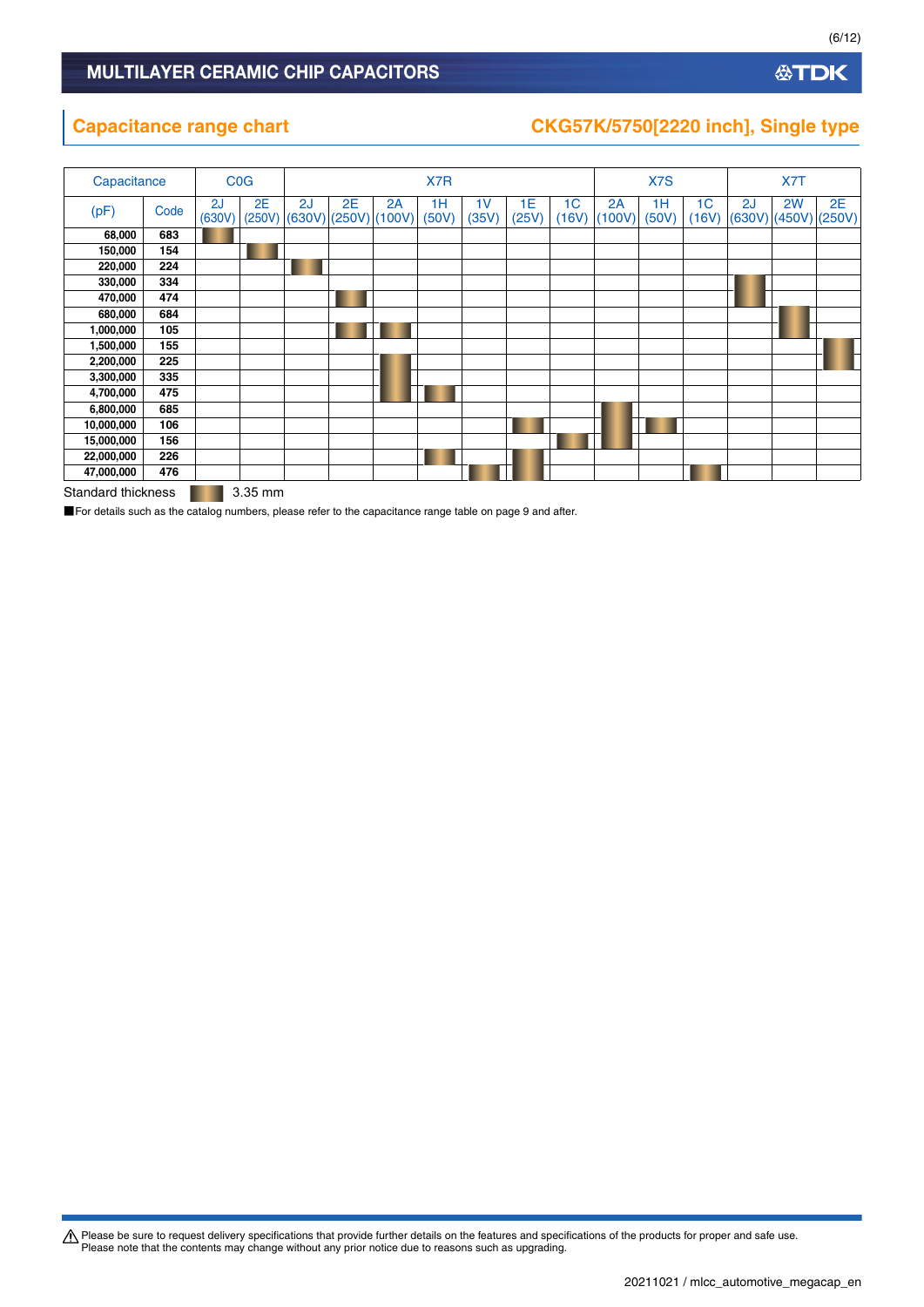**10,000,000 106 22,000,000 226**

#### **Capacitance range chart CKG45N/4532[1812 inch], Stacked type**

thickness

| Capacitance |      |              | C <sub>0</sub> G |              | X7R          |              |              |             |             |                         |  |  |  |
|-------------|------|--------------|------------------|--------------|--------------|--------------|--------------|-------------|-------------|-------------------------|--|--|--|
| (pF)        | Code | 2J<br>(630V) | 2W<br>(450V)     | 2E<br>(250V) | 2J<br>(630V) | 2E<br>(250V) | 2A<br>(100V) | 1H<br>(50V) | 1E<br>(25V) | 1 <sup>C</sup><br>(16V) |  |  |  |
| 66,000      | 663  |              |                  |              |              |              |              |             |             |                         |  |  |  |
| 94,000      | 943  |              |                  |              |              |              |              |             |             |                         |  |  |  |
| 140,000     | 144  |              |                  |              |              |              |              |             |             |                         |  |  |  |
| 220,000     | 224  |              |                  |              |              |              |              |             |             |                         |  |  |  |
| 470,000     | 474  |              |                  |              |              |              |              |             |             |                         |  |  |  |
| 1,000,000   | 105  |              |                  |              |              |              |              |             |             |                         |  |  |  |
| 2,200,000   | 225  |              |                  |              |              |              |              |             |             |                         |  |  |  |
| 3,300,000   | 335  |              |                  |              |              |              |              |             |             |                         |  |  |  |
| 4,700,000   | 475  |              |                  |              |              |              |              |             |             |                         |  |  |  |
| 6,800,000   | 685  |              |                  |              |              |              |              |             |             |                         |  |  |  |
| 10,000,000  | 106  |              |                  |              |              |              |              |             |             |                         |  |  |  |

|            | Capacitance |              | X7S         |             |              | X7T          |              |                 |
|------------|-------------|--------------|-------------|-------------|--------------|--------------|--------------|-----------------|
| (pF)       | Code        | 2A<br>(100V) | 1H<br>(50V) | 1C<br>(16V) | 2J<br>(630V) | 2W<br>(450V) | 2E<br>(250V) |                 |
| 330,000    | 334         |              |             |             |              |              |              |                 |
| 470,000    | 474         |              |             |             |              |              |              |                 |
| 680,000    | 684         |              |             |             |              |              |              |                 |
| 1,000,000  | 105         |              |             |             |              |              |              |                 |
| 1,500,000  | 155         |              |             |             |              |              |              |                 |
| 2,200,000  | 225         |              |             |             |              |              |              |                 |
| 6,800,000  | 685         |              |             |             |              |              |              | Standard thickn |
| 10,000,000 | 106         |              |             |             |              |              |              |                 |
| 47,000,000 | 476         |              |             |             |              |              |              | 5.00 mm         |
|            |             |              |             |             |              |              |              |                 |

**Background gray: These products are not recommended for new designs.** 

■For details such as the catalog numbers, please refer to the capacitance range table on page 9 and after.

Please be sure to request delivery specifications that provide further details on the features and specifications of the products for proper and safe use.<br>Please note that the contents may change without any prior notice d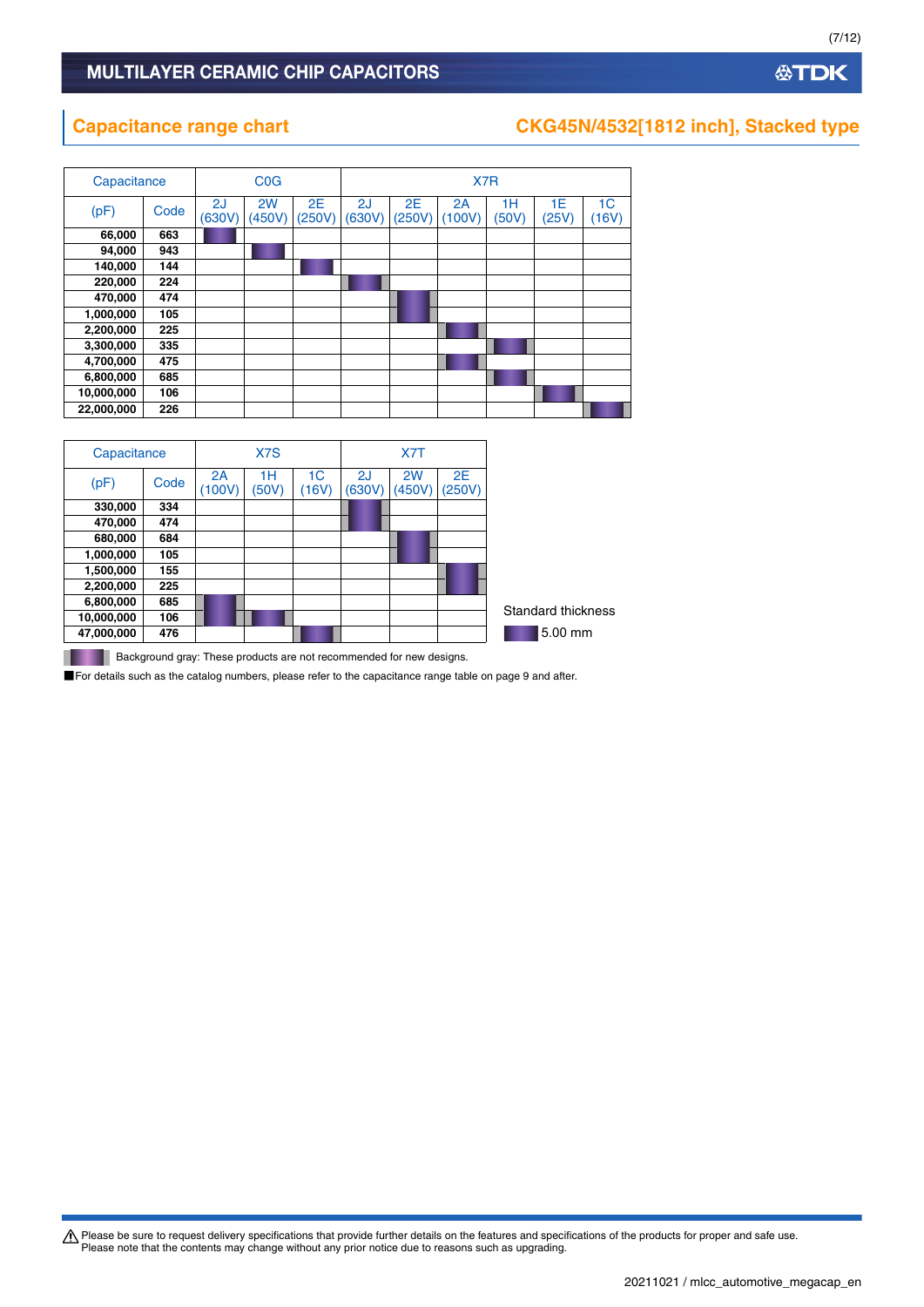### **Capacitance range chart CKG57N/5750[2220 inch], Stacked type**

|             | <b>C<sub>0</sub>G</b><br>Capacitance |              |              | X <sub>5</sub> R |             |             |                         | X7R          |              |              |             |                         |             |                         |  |
|-------------|--------------------------------------|--------------|--------------|------------------|-------------|-------------|-------------------------|--------------|--------------|--------------|-------------|-------------------------|-------------|-------------------------|--|
| (pF)        | Code                                 | 2J<br>(630V) | 2E<br>(250V) | 2A<br>100V       | 1H<br>(50V) | 1E<br>(25V) | 1 <sub>C</sub><br>(16V) | 2J<br>(630V) | 2E<br>(250V) | 2A<br>(100V) | 1H<br>(50V) | 1 <sub>V</sub><br>(35V) | 1E<br>(25V) | 1 <sub>C</sub><br>(16V) |  |
| 140,000     | 144                                  |              |              |                  |             |             |                         |              |              |              |             |                         |             |                         |  |
| 300,000     | 304                                  |              |              |                  |             |             |                         |              |              |              |             |                         |             |                         |  |
| 470,000     | 474                                  |              |              |                  |             |             |                         |              |              |              |             |                         |             |                         |  |
| 1,000,000   | 105                                  |              |              |                  |             |             |                         |              |              |              |             |                         |             |                         |  |
| 2,200,000   | 225                                  |              |              |                  |             |             |                         |              |              |              |             |                         |             |                         |  |
| 4,700,000   | 475                                  |              |              |                  |             |             |                         |              |              |              |             |                         |             |                         |  |
| 10,000,000  | 106                                  |              |              |                  |             |             |                         |              |              |              |             |                         |             |                         |  |
| 22,000,000  | 226                                  |              |              |                  |             |             |                         |              |              |              |             |                         |             |                         |  |
| 33,000,000  | 336                                  |              |              |                  |             |             |                         |              |              |              |             |                         |             |                         |  |
| 47,000,000  | 476                                  |              |              |                  |             |             |                         |              |              |              |             |                         |             |                         |  |
| 100,000,000 | 107                                  |              |              |                  |             |             |                         |              |              |              |             |                         |             |                         |  |

| Capacitance        |              |             | X7S         | X7T         |              |              |              |  |
|--------------------|--------------|-------------|-------------|-------------|--------------|--------------|--------------|--|
| (pF)<br>Code       | 2A<br>(100V) | 1Н<br>(50V) | 1E<br>(25V) | 1C<br>(16V) | 2J<br>(630V) | 2W<br>(450V) | 2E<br>(250V) |  |
| 680,000<br>684     |              |             |             |             |              |              |              |  |
| 1,000,000<br>105   |              |             |             |             |              |              |              |  |
| 1,500,000<br>155   |              |             |             |             |              |              |              |  |
| 2,200,000<br>225   |              |             |             |             |              |              |              |  |
| 3,300,000<br>335   |              |             |             |             |              |              |              |  |
| 226<br>22,000,000  |              |             |             |             |              |              |              |  |
| 476<br>47,000,000  |              |             |             |             |              |              |              |  |
| 100,000,000<br>107 |              |             |             |             |              |              |              |  |

**Background gray: These products are not recommended for new designs.** 

■For details such as the catalog numbers, please refer to the capacitance range table on page 9 and after.

Please be sure to request delivery specifications that provide further details on the features and specifications of the products for proper and safe use.<br>Please note that the contents may change without any prior notice d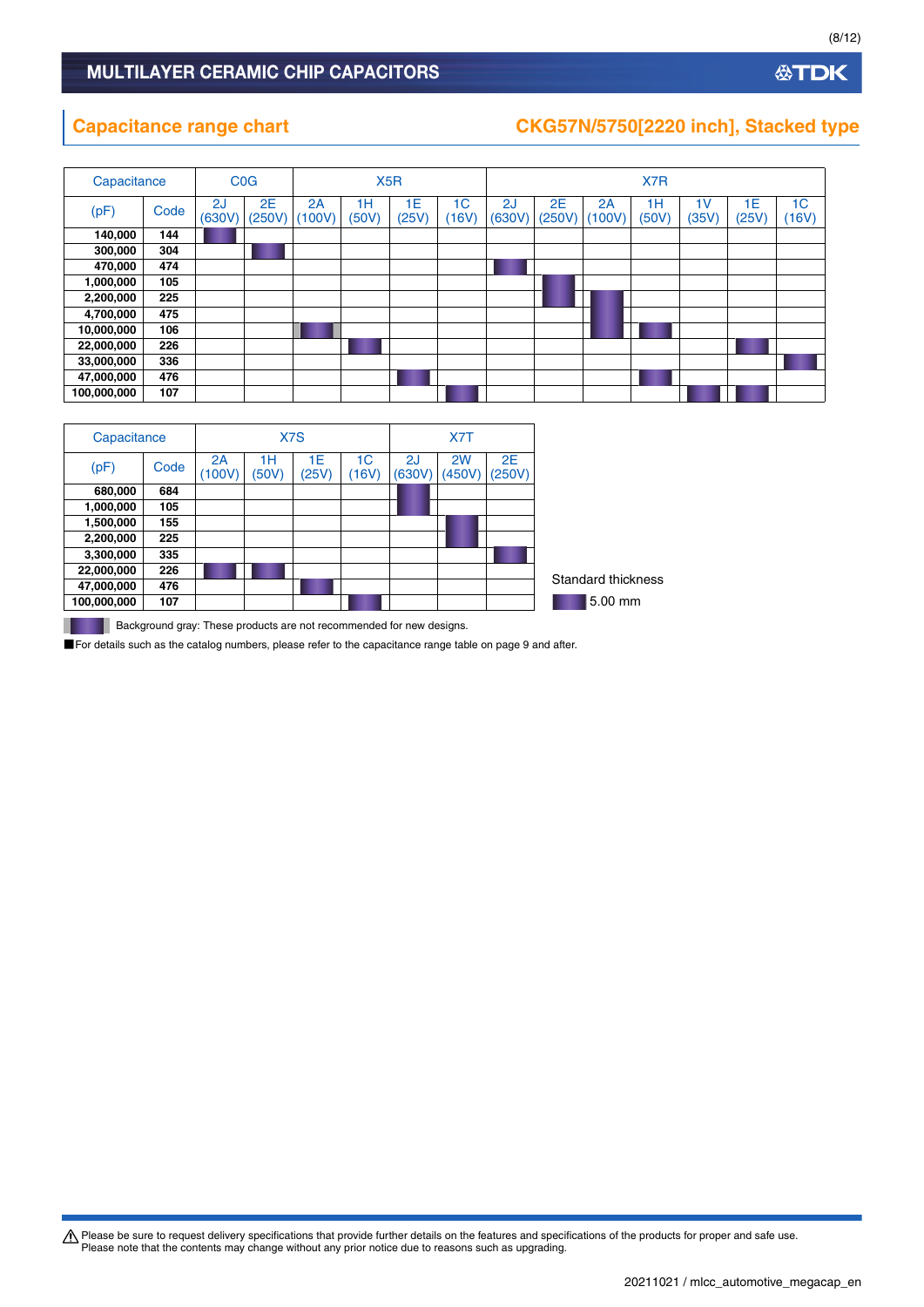#### **Capacitance range table Temperature characteristic: C0G (–55 to +125°C, 0±30ppm/°C)**

| Capacitance Dimensions |      | Thickness       | Capacitance | Catalog number         |                      |                                                                                                 |                      |                      |
|------------------------|------|-----------------|-------------|------------------------|----------------------|-------------------------------------------------------------------------------------------------|----------------------|----------------------|
|                        |      | (mm)            | tolerance   | Rated voltage Edc: 1kV |                      | Rated voltage Edc: 630V Rated voltage Edc: 450V Rated voltage Edc: 250V Rated voltage Edc: 100V |                      |                      |
| 1nF                    | 3225 | $3.35 \pm 0.10$ | ±5%         | CKG32KC0G3A102J335AJ   |                      |                                                                                                 |                      |                      |
| 1.2nF                  | 3225 | $3.35 \pm 0.10$ | ±5%         | CKG32KC0G3A122J335AJ   |                      |                                                                                                 |                      |                      |
| 1.5nF                  | 3225 | $3.35 \pm 0.10$ | ±5%         | CKG32KC0G3A152J335AJ   |                      |                                                                                                 |                      |                      |
| 1.8nF                  | 3225 | $3.35 \pm 0.10$ | ±5%         | CKG32KC0G3A182J335AJ   |                      |                                                                                                 |                      |                      |
| 2.2nF                  | 3225 | $3.35 \pm 0.10$ | ±5%         | CKG32KC0G3A222J335AJ   |                      |                                                                                                 |                      |                      |
| 2.7nF                  | 3225 | $3.35 \pm 0.10$ | ±5%         | CKG32KC0G3A272J335AJ   |                      |                                                                                                 |                      |                      |
| 3.3nF                  | 3225 | $3.35 \pm 0.10$ | ±5%         | CKG32KC0G3A332J335AJ   |                      |                                                                                                 |                      |                      |
| 3.9nF                  | 3225 | $3.35 \pm 0.10$ | ±5%         | CKG32KC0G3A392J335AJ   |                      |                                                                                                 |                      |                      |
| 4.7nF                  | 3225 | $3.35 \pm 0.10$ | ±5%         | CKG32KC0G3A472J335AJ   |                      |                                                                                                 |                      |                      |
| 5.6nF                  | 3225 | $3.35 \pm 0.10$ | ±5%         | CKG32KC0G3A562J335AJ   |                      |                                                                                                 |                      |                      |
| 6.8nF                  | 3225 | $3.35 \pm 0.10$ | ±5%         | CKG32KC0G3A682J335AJ   |                      |                                                                                                 |                      |                      |
| 8.2nF                  | 3225 | $3.35 \pm 0.10$ | ±5%         | CKG32KC0G3A822J335AJ   |                      |                                                                                                 |                      |                      |
| 10 <sub>n</sub> F      | 3225 | $3.35 \pm 0.10$ | ±5%         | CKG32KC0G3A103J335AJ   |                      |                                                                                                 |                      |                      |
| 15nF                   | 3225 | $3.35 \pm 0.10$ | ±5%         | CKG32KC0G3A153J335AJ   |                      |                                                                                                 |                      |                      |
| 22nF                   | 3225 | $3.35 \pm 0.10$ | ±5%         | CKG32KC0G3A223J335AJ   | CKG32KC0G2J223J335AJ | CKG32KC0G2W223J335AJ                                                                            |                      |                      |
| 33nF                   | 3225 | $3.35 \pm 0.10$ | ±5%         |                        | CKG32KC0G2J333J335AJ | CKG32KC0G2W333J335AJ                                                                            | CKG32KC0G2E333J335AJ |                      |
|                        | 4532 | $2.90+0.10$     | ±5%         |                        | CKG45KC0G2J333J290JJ |                                                                                                 |                      |                      |
| 47nF                   | 3225 | $3.35 \pm 0.10$ | ±5%         |                        |                      |                                                                                                 | CKG32KC0G2E473J335AJ |                      |
|                        | 4532 | $2.90+0.10$     | ±5%         |                        |                      | CKG45KC0G2W473J290JJ                                                                            |                      |                      |
| 66nF                   | 4532 | $5.00 \pm 0.50$ | ±5%         |                        | CKG45NC0G2J663J500JJ |                                                                                                 |                      |                      |
|                        | 3225 | $3.35 \pm 0.10$ | ±5%         |                        |                      |                                                                                                 |                      | CKG32KC0G2A683J335AJ |
| 68nF                   | 4532 | $2.90+0.10$     | ±5%         |                        |                      |                                                                                                 | CKG45KC0G2E683J290JJ |                      |
|                        | 5750 | $3.35 \pm 0.15$ | ±5%         |                        | CKG57KC0G2J683J335JJ |                                                                                                 |                      |                      |
| 94nF                   | 4532 | $5.00 \pm 0.50$ | ±5%         |                        |                      | CKG45NC0G2W943J500JJ                                                                            |                      |                      |
| 140nF                  | 4532 | $5.00 \pm 0.50$ | ±10%        |                        |                      |                                                                                                 | CKG45NC0G2E144K500JJ |                      |
|                        | 5750 | $5.00 \pm 0.50$ | ±10%        |                        | CKG57NC0G2J144K500JJ |                                                                                                 |                      |                      |
| 150 <sub>n</sub> F     | 5750 | $3.35 \pm 0.15$ | ±5%         |                        |                      |                                                                                                 | CKG57KC0G2E154J335JJ |                      |
| 300nF                  | 5750 | $5.00 \pm 0.50$ | ±5%         |                        |                      |                                                                                                 | CKG57NC0G2E304J500JJ |                      |

■ Gray items: These products are not recommended for new designs. Click the part numbers for details.

### **Capacitance range table Temperature characteristic: X5R (–55 to +85°C, ±15%)**

|           | Capacitance Dimensions | Thickness<br>(mm) | Capacitance<br>tolerance | Catalog number<br>Rated voltage Edc: 100V | Rated voltage Edc: 50V | Rated voltage Edc: 25V | Rated voltage Edc: 16V |
|-----------|------------------------|-------------------|--------------------------|-------------------------------------------|------------------------|------------------------|------------------------|
| $10\mu F$ | 5750                   | $5.00+0.50$       | $±20\%$                  | CKG57NX5R2A106M500JJ                      |                        |                        |                        |
| $22\mu F$ | 5750                   | $5.00 \pm 0.50$   | $±20\%$                  |                                           | CKG57NX5R1H226M500JJ   |                        |                        |
| $47\mu F$ | 5750                   | $5.00+0.50$       | ±20%                     |                                           |                        | CKG57NX5R1E476M500JJ   |                        |
| 100µF     | 5750                   | $5.00 \pm 0.50$   | ±20%                     |                                           |                        |                        | CKG57NX5R1C107M500JJ   |

■ Gray items: These products are not recommended for new designs. Click the part numbers for details.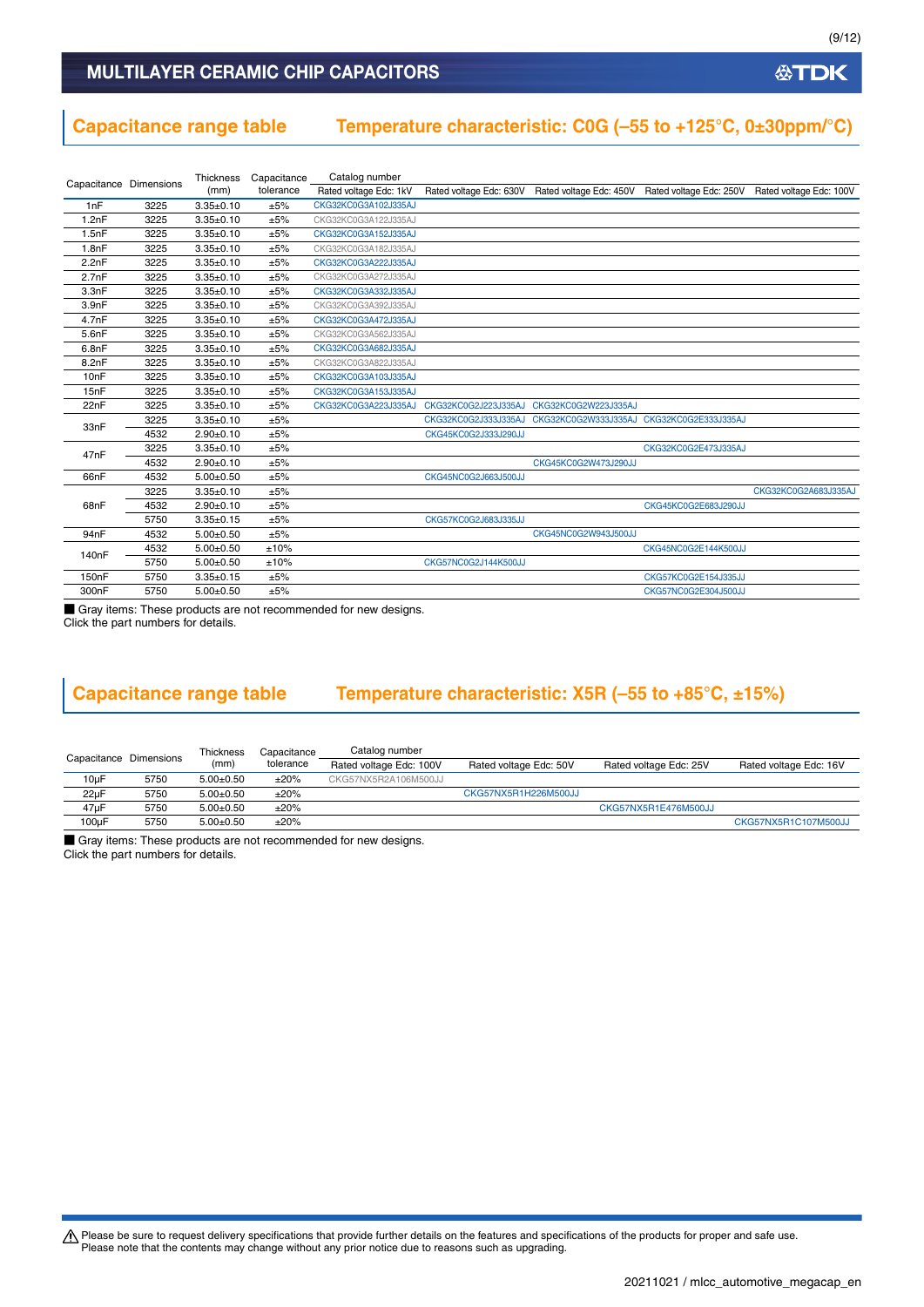#### **Capacitance range table Temperature characteristic: X7R (–55 to +125°C, ±15%)**

|                    |                        | Thickness       | Capacitance | Catalog number          |                         |                         |                        |
|--------------------|------------------------|-----------------|-------------|-------------------------|-------------------------|-------------------------|------------------------|
|                    | Capacitance Dimensions | (mm)            | tolerance   | Rated voltage Edc: 630V | Rated voltage Edc: 250V | Rated voltage Edc: 100V | Rated voltage Edc: 50V |
| 47nF               | 3225                   |                 | ±10%        | CKG32KX7R2J473K335AJ    |                         |                         |                        |
|                    |                        | $3.35 \pm 0.10$ | ±20%        | CKG32KX7R2J473M335AJ    |                         |                         |                        |
|                    |                        | $3.35 \pm 0.10$ | ±10%        |                         | CKG32KX7R2E104K335AJ    |                         |                        |
| 100nF              | 3225                   |                 | ±20%        |                         | CKG32KX7R2E104M335AJ    |                         |                        |
|                    |                        |                 | ±10%        | CKG45KX7R2J104K290JJ    |                         |                         |                        |
|                    | 4532                   | $2.90+0.10$     | ±20%        | CKG45KX7R2J104M290JJ    |                         |                         |                        |
|                    |                        |                 | ±10%        |                         | CKG32KX7R2E224K335AJ    |                         |                        |
|                    | 3225                   | $3.35 \pm 0.10$ | ±20%        |                         | CKG32KX7R2E224M335AJ    |                         |                        |
|                    |                        |                 | ±10%        |                         | CKG45KX7R2E224K290JJ    |                         |                        |
| 220nF              | 4532                   | $2.90+0.10$     | ±20%        |                         | CKG45KX7R2E224M290JJ    |                         |                        |
|                    |                        | $5.00+0.50$     | ±20%        | CKG45NX7R2J224M500JJ    |                         |                         |                        |
|                    |                        |                 | ±10%        | CKG57KX7R2J224K335JJ    |                         |                         |                        |
|                    | 5750                   | $3.35 \pm 0.15$ | ±20%        | CKG57KX7R2J224M335JJ    |                         |                         |                        |
|                    |                        |                 | ±10%        |                         |                         | CKG32KX7R2A474K335AJ    |                        |
|                    | 3225                   | $3.35 \pm 0.10$ | ±20%        |                         |                         | CKG32KX7R2A474M335AJ    |                        |
|                    |                        |                 | ±10%        |                         | CKG45KX7R2E474K290JJ    |                         |                        |
|                    | 4532                   | $2.90+0.10$     | ±20%        |                         | CKG45KX7R2E474M290JJ    |                         |                        |
| 470 <sub>n</sub> F |                        | $5.00 \pm 0.50$ | ±20%        |                         | CKG45NX7R2E474M500JJ    |                         |                        |
|                    |                        |                 | ±10%        |                         | CKG57KX7R2E474K335JJ    |                         |                        |
|                    | 5750                   | $3.35 \pm 0.15$ | ±20%        |                         | CKG57KX7R2E474M335JJ    |                         |                        |
|                    |                        | $5.00+0.50$     | ±20%        | CKG57NX7R2J474M500JJ    |                         |                         |                        |
|                    |                        |                 | ±10%        |                         |                         | CKG32KX7R2A105K335AJ    | CKG32KX7R1H105K335AJ   |
|                    | 3225                   | $3.35 \pm 0.10$ | ±20%        |                         |                         | CKG32KX7R2A105M335AJ    | CKG32KX7R1H105M335AJ   |
|                    |                        |                 | ±10%        |                         |                         | CKG45KX7R2A105K290JJ    |                        |
|                    | 4532                   | $2.90+0.10$     | ±20%        |                         |                         | CKG45KX7R2A105M290JJ    |                        |
| $1\mu F$           |                        | $5.00 \pm 0.50$ | ±20%        |                         | CKG45NX7R2E105M500JJ    |                         |                        |
|                    |                        |                 | ±10%        |                         | CKG57KX7R2E105K335JJ    | CKG57KX7R2A105K335JJ    |                        |
|                    | 5750                   | $3.35 \pm 0.15$ | ±20%        |                         | CKG57KX7R2E105M335JJ    | CKG57KX7R2A105M335JJ    |                        |
|                    |                        | $5.00+0.50$     | ±20%        |                         | CKG57NX7R2E105M500JJ    |                         |                        |
|                    |                        |                 | ±10%        |                         |                         |                         | CKG45KX7R1H155K290JJ   |
| $1.5 \mu F$        | 4532                   | $2.90+0.10$     | ±20%        |                         |                         |                         | CKG45KX7R1H155M290JJ   |
|                    |                        |                 | ±10%        |                         |                         | CKG32KX7R2A225K335AJ    |                        |
|                    | 3225                   | $3.35 \pm 0.10$ | ±20%        |                         |                         | CKG32KX7R2A225M335AJ    |                        |
|                    |                        |                 | ±10%        |                         |                         | CKG45KX7R2A225K290JJ    |                        |
|                    | 4532                   | $2.90+0.10$     | ±20%        |                         |                         | CKG45KX7R2A225M290JJ    |                        |
| $2.2\mu F$         |                        | $5.00+0.50$     | ±20%        |                         |                         | CKG45NX7R2A225M500JJ    |                        |
|                    |                        |                 | ±10%        |                         |                         | CKG57KX7R2A225K335JJ    |                        |
|                    | 5750                   | $3.35 \pm 0.15$ | ±20%        |                         |                         | CKG57KX7R2A225M335JJ    |                        |
|                    |                        | $5.00+0.50$     | ±20%        |                         | CKG57NX7R2E225M500JJ    | CKG57NX7R2A225M500JJ    |                        |

■ Gray items: These products are not recommended for new designs. Click the part numbers for details.

Please be sure to request delivery specifications that provide further details on the features and specifications of the products for proper and safe use.<br>Please note that the contents may change without any prior notice d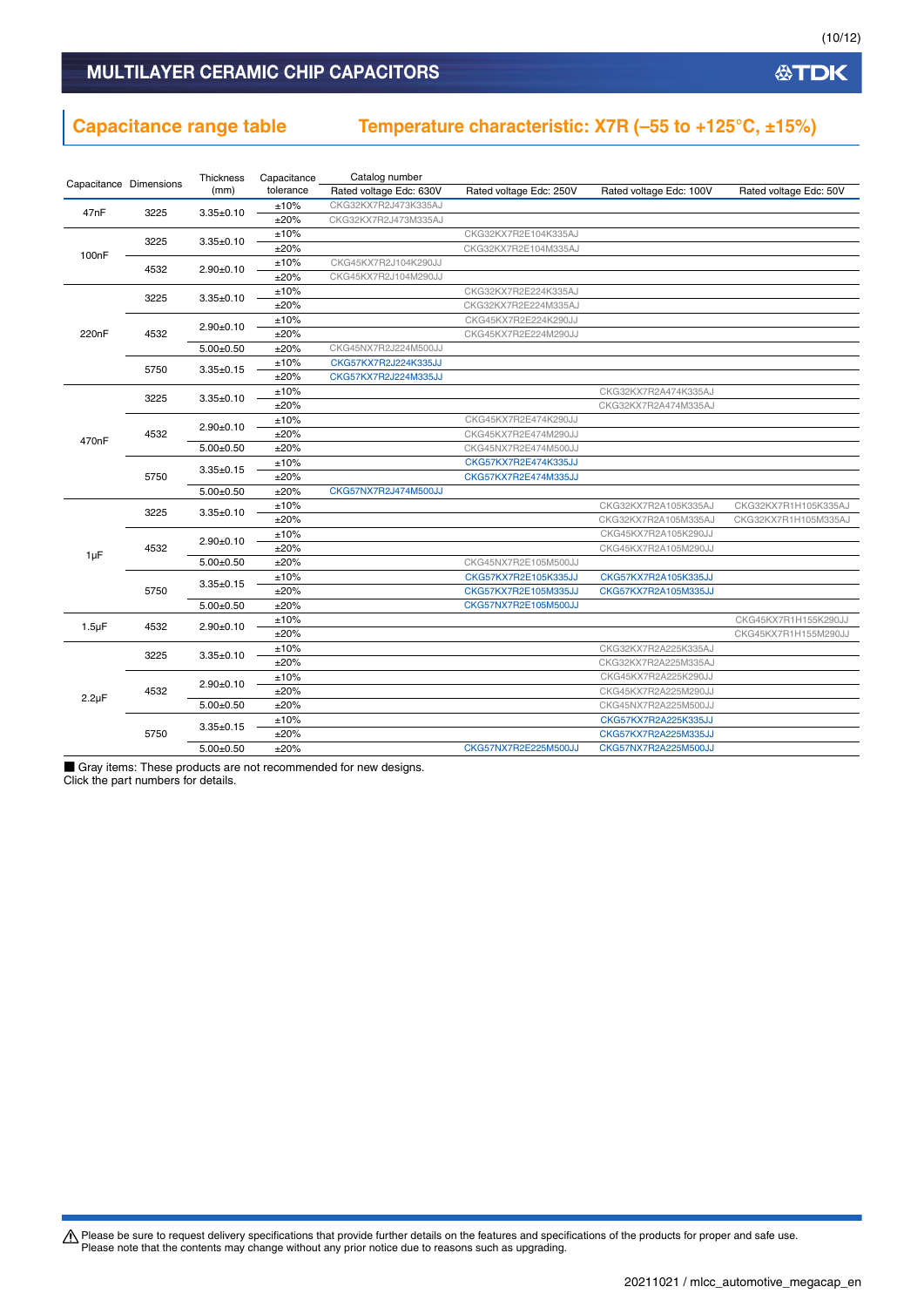**公TDK** 

#### MULTILAYER CERAMIC CHIP CAPACITORS

#### **Capacitance range table Temperature characteristic: X7R (–55 to +125°C, ±15%)**

|                        |      | Thickness       | Capacitance | Catalog number          |                                           |                        |                                                                                                                                                                                                                                                                      |                        |
|------------------------|------|-----------------|-------------|-------------------------|-------------------------------------------|------------------------|----------------------------------------------------------------------------------------------------------------------------------------------------------------------------------------------------------------------------------------------------------------------|------------------------|
| Capacitance Dimensions |      | (mm)            | tolerance   | Rated voltage Edc: 100V | Rated voltage Edc: 50V                    | Rated voltage Edc: 35V | Rated voltage Edc: 25V                                                                                                                                                                                                                                               | Rated voltage Edc: 16V |
|                        |      | $2.90+0.10$     | ±10%        |                         | CKG45KX7R1H335K290JJ                      |                        | CKG32KX7R1E475K335AJ<br>CKG32KX7R1E475M335AJ<br>CKG45KX7R1E475K290JJ<br>CKG45KX7R1E475M290JJ<br>CKG32KX7R1E106K335AJ<br>CKG32KX7R1E106M335AJ<br>CKG45NX7R1E106M500JJ<br>CKG57KX7R1E106K335JJ<br>CKG57KX7R1E106M335JJ<br>CKG57KX7R1E226M335JJ<br>CKG57NX7R1E226M500JJ |                        |
|                        | 4532 |                 | ±20%        |                         | CKG45KX7R1H335M290JJ                      |                        |                                                                                                                                                                                                                                                                      |                        |
| $3.3\mu F$             |      | $5.00+0.50$     | ±20%        |                         | CKG45NX7R1H335M500JJ                      |                        |                                                                                                                                                                                                                                                                      |                        |
|                        | 5750 | $3.35 \pm 0.15$ | ±10%        | CKG57KX7R2A335K335JJ    |                                           |                        |                                                                                                                                                                                                                                                                      |                        |
|                        |      |                 | ±20%        | CKG57KX7R2A335M335JJ    |                                           |                        | CKG57KX7R1V476M335JJ CKG57KX7R1E476M335JJ<br>CKG57NX7R1V107M500JJ CKG57NX7R1E107M500JJ                                                                                                                                                                               |                        |
| $4.7 \mu F$            | 3225 | $3.35 \pm 0.10$ | ±10%        |                         |                                           |                        |                                                                                                                                                                                                                                                                      |                        |
|                        |      |                 | ±20%        |                         |                                           |                        |                                                                                                                                                                                                                                                                      |                        |
|                        |      | $2.90+0.10$     | ±10%        |                         |                                           |                        |                                                                                                                                                                                                                                                                      |                        |
|                        | 4532 |                 | ±20%        |                         |                                           |                        |                                                                                                                                                                                                                                                                      |                        |
|                        |      | $5.00+0.50$     | ±20%        | CKG45NX7R2A475M500JJ    |                                           |                        |                                                                                                                                                                                                                                                                      |                        |
|                        | 5750 | $3.35 \pm 0.15$ | ±10%        | CKG57KX7R2A475K335JJ    | CKG57KX7R1H475K335JJ                      |                        |                                                                                                                                                                                                                                                                      |                        |
|                        |      |                 | ±20%        | CKG57KX7R2A475M335JJ    | CKG57KX7R1H475M335JJ                      |                        |                                                                                                                                                                                                                                                                      |                        |
|                        |      | $5.00 \pm 0.50$ | ±20%        | CKG57NX7R2A475M500JJ    |                                           |                        |                                                                                                                                                                                                                                                                      |                        |
| $6.8\mu F$             | 4532 | $5.00+0.50$     | ±20%        |                         | CKG45NX7R1H685M500JJ                      |                        |                                                                                                                                                                                                                                                                      |                        |
|                        | 3225 | $3.35 \pm 0.10$ | ±10%        |                         |                                           |                        |                                                                                                                                                                                                                                                                      |                        |
|                        |      |                 | ±20%        |                         |                                           |                        |                                                                                                                                                                                                                                                                      |                        |
|                        | 4532 | $2.90 \pm 0.10$ | ±10%        |                         |                                           |                        |                                                                                                                                                                                                                                                                      | CKG45KX7R1C106K290JJ   |
| $10\mu F$              |      |                 | ±20%        |                         |                                           |                        |                                                                                                                                                                                                                                                                      | CKG45KX7R1C106M290JJ   |
|                        |      | $5.00+0.50$     | ±20%        |                         |                                           |                        |                                                                                                                                                                                                                                                                      |                        |
|                        | 5750 | $3.35 \pm 0.15$ | ±10%        |                         |                                           |                        |                                                                                                                                                                                                                                                                      |                        |
|                        |      |                 | ±20%        |                         |                                           |                        |                                                                                                                                                                                                                                                                      |                        |
|                        |      | $5.00 \pm 0.50$ | ±20%        |                         | CKG57NX7R2A106M500JJ CKG57NX7R1H106M500JJ |                        |                                                                                                                                                                                                                                                                      |                        |
| $15\mu F$              | 5750 | $3.35 \pm 0.15$ | ±20%        |                         |                                           |                        |                                                                                                                                                                                                                                                                      | CKG57KX7R1C156M335JJ   |
|                        | 4532 | $2.90+0.10$     | ±20%        |                         |                                           |                        |                                                                                                                                                                                                                                                                      | CKG45KX7R1C226M290JJ   |
| $22\mu F$              |      | $5.00 \pm 0.50$ | ±20%        |                         |                                           |                        |                                                                                                                                                                                                                                                                      | CKG45NX7R1C226M500JJ   |
|                        | 5750 | $3.35 \pm 0.15$ | ±20%        |                         | CKG57KX7R1H226M335JJ                      |                        |                                                                                                                                                                                                                                                                      |                        |
|                        |      | $5.00+0.50$     | ±20%        |                         |                                           |                        |                                                                                                                                                                                                                                                                      |                        |
| $33\mu F$              | 5750 | $5.00 + 0.50$   | ±20%        |                         |                                           |                        |                                                                                                                                                                                                                                                                      | CKG57NX7R1C336M500JJ   |
| $47\mu F$              | 5750 | $3.35 \pm 0.15$ | ±20%        |                         |                                           |                        |                                                                                                                                                                                                                                                                      |                        |
|                        |      | $5.00 \pm 0.50$ | ±20%        |                         | CKG57NX7R1H476M500JJ                      |                        |                                                                                                                                                                                                                                                                      |                        |
| $100\mu F$             | 5750 | $5.00 \pm 0.50$ | ±20%        |                         |                                           |                        |                                                                                                                                                                                                                                                                      |                        |

■ Gray items: These products are not recommended for new designs.

Click the part numbers for details.

#### **Capacitance range table Temperature characteristic: X7S (–55 to +125°C, ±22%)**

| Capacitance Dimensions |      | <b>Thickness</b> | Capacitance | Catalog number          |                        |                        |                        |
|------------------------|------|------------------|-------------|-------------------------|------------------------|------------------------|------------------------|
|                        |      | (mm)             | tolerance   | Rated voltage Edc: 100V | Rated voltage Edc: 50V | Rated voltage Edc: 25V | Rated voltage Edc: 16V |
|                        |      |                  | ±10%        | CKG32KX7S2A335K335AJ    |                        |                        |                        |
| $3.3\mu F$             | 3225 | $3.35 \pm 0.10$  | ±20%        | CKG32KX7S2A335M335AJ    |                        |                        |                        |
|                        | 4532 | $2.90 \pm 0.10$  | ±10%        | CKG45KX7S2A335K290JJ    |                        |                        |                        |
|                        |      |                  | ±20%        | CKG45KX7S2A335M290JJ    |                        |                        |                        |
| $4.7 \mu F$            | 3225 | $3.35 \pm 0.10$  | ±10%        | CKG32KX7S2A475K335AJ    | CKG32KX7S1H475K335AJ   |                        |                        |
|                        |      |                  | ±20%        | CKG32KX7S2A475M335AJ    | CKG32KX7S1H475M335AJ   |                        |                        |
|                        | 4532 | $2.90 \pm 0.10$  | ±10%        | CKG45KX7S2A475K290JJ    | CKG45KX7S1H475K290JJ   |                        |                        |
|                        |      |                  | ±20%        | CKG45KX7S2A475M290JJ    | CKG45KX7S1H475M290JJ   |                        |                        |
| $6.8\mu F$             | 3225 | $3.35 \pm 0.10$  | ±10%        |                         | CKG32KX7S1H685K335AJ   |                        |                        |
|                        |      |                  | ±20%        |                         | CKG32KX7S1H685M335AJ   |                        |                        |
|                        | 4532 | $5.00 \pm 0.50$  | ±20%        | CKG45NX7S2A685M500JJ    |                        |                        |                        |
|                        | 5750 | $3.35 \pm 0.15$  | ±10%        | CKG57KX7S2A685K335JJ    |                        |                        |                        |
|                        |      |                  | ±20%        | CKG57KX7S2A685M335JJ    |                        |                        |                        |
| $10\mu F$              | 3225 | $3.35 \pm 0.10$  | ±10%        |                         | CKG32KX7S1H106K335AJ   |                        |                        |
|                        |      |                  | ±20%        |                         | CKG32KX7S1H106M335AJ   |                        |                        |
|                        | 4532 | $5.00+0.50$      | ±20%        | CKG45NX7S2A106M500JJ    | CKG45NX7S1H106M500JJ   |                        |                        |
|                        | 5750 | $3.35 \pm 0.15$  | ±10%        | CKG57KX7S2A106K335JJ    | CKG57KX7S1H106K335JJ   |                        |                        |
|                        |      |                  | ±20%        | CKG57KX7S2A106M335JJ    | CKG57KX7S1H106M335JJ   |                        |                        |
| $15\mu F$              | 5750 | $3.35 + 0.15$    | ±20%        | CKG57KX7S2A156M335JJ    |                        |                        |                        |
| $22\mu F$              | 4532 | $2.90+0.10$      | ±20%        |                         |                        |                        | CKG45KX7S1C226M290JJ   |
|                        | 5750 | $5.00+0.50$      | ±20%        | CKG57NX7S2A226M500JJ    | CKG57NX7S1H226M500JJ   |                        |                        |
| $47\mu F$              | 4532 | $5.00+0.50$      | ±20%        |                         |                        |                        | CKG45NX7S1C476M500JJ   |
|                        | 5750 | $3.35 \pm 0.15$  | ±20%        |                         |                        |                        | CKG57KX7S1C476M335JJ   |
|                        |      | $5.00+0.50$      | ±20%        |                         |                        | CKG57NX7S1E476M500JJ   |                        |
| 100µF                  | 5750 | $5.00 \pm 0.50$  | ±20%        |                         |                        |                        | CKG57NX7S1C107M500JJ   |
|                        |      |                  |             |                         |                        |                        |                        |

■ Gray items: These products are not recommended for new designs. Click the part numbers for details.

Please be sure to request delivery specifications that provide further details on the features and specifications of the products for proper and safe use.<br>Please note that the contents may change without any prior notice d